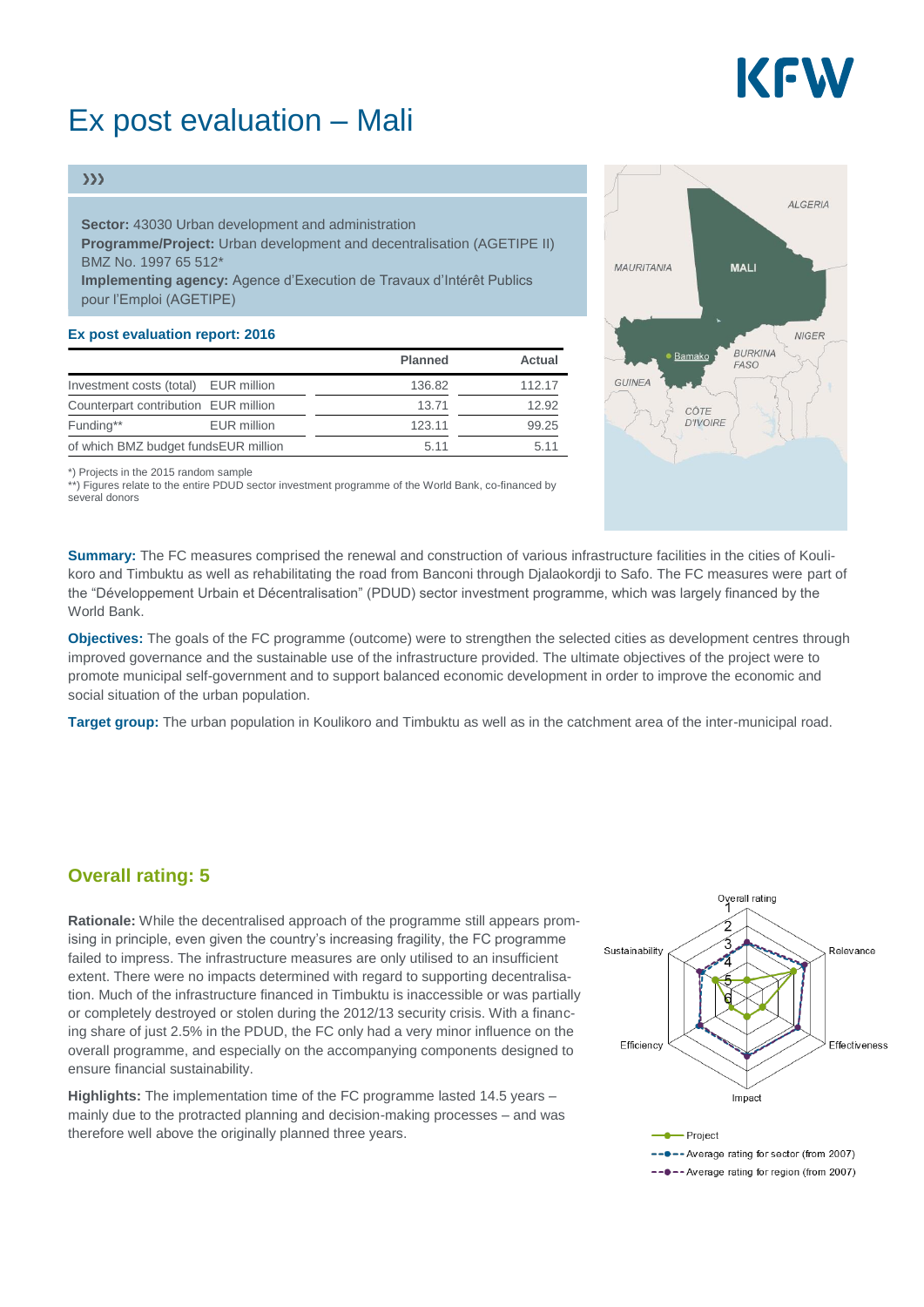# KFW

# Rating according to DAC criteria

## **Overall rating: 5**

#### **Relevance**

At the time of the project appraisal, the main bottlenecks in the areas of urban development and decentralisation in Mali were the insufficient economic and social infrastructure of the regional capitals, the very limited financial resources of local authorities for implementing investment measures, as well as the low educational level of new officials in the municipalities. It was expected that the strong growth of the urban population would continue. The estimates made in this regard (4% p.a.) were exceeded (5% p.a.). The FC measures, via the PDUD, drew on a core problem of urban development and decentralisation. They were involved in accompanying measures which were predominantly financed by the World Bank.

The individual infrastructure projects in the cities of Koulikoro and Timbuktu, which originally were to be financed, were defined before the programme appraisal on the basis of a long-term municipal development plan and coordinated with the local government. The basic concept of the programme was therefore incorporated into the individual municipalities' urban planning concepts. The municipalities were supported directly in preparing development plans by the PDUD the AGETIPE, international consultants and by individual donors.

The selected FC measures had the potential to improve the functionality of the urban infrastructure and to contribute to improving the living conditions of the urban population. The FC investments promised to boost economic activity – at least temporarily – and thus to elicit a positive effect on the incomes of the population. The project was suited to contribute towards the improvement of the environmental situation in the cities and to fundamentally improve hygienic conditions by means of various investments (e.g. regulation of surface drainage, fixing marketplaces).

The implementation of the overall PDUD programme envisaged strengthening the self-government skills and economic basis of the communities, but did not aim to develop advanced capabilities regarding tendering and the supervision of works in the municipalities. By means of the AGETIPE approach, which involves awarding contracts to small and medium-sized enterprises and transferring the operation of certain investment measures (e.g. bus station and Koulikoro Gare market) to private service providers, a contribution towards private sector promotion was envisaged.

The programme approach of the PDUD, which consisted primarily of individually planned and coordinated financing operations for specific infrastructure measures, is no longer in line with the current approach of promoting decentralisation and urban development in Mali. This has been replaced by the co-financing of a national monetary transfer mechanism, the "Fonds National d'Appui aux Collectivités Territoriales" (FNACT), by the 761 territorial authorities in Mali and by the support of national control mechanisms and various FNACT actors. From today's perspective, the dedicated promotion of city governance would also have been relevant at the time, even if this was not necessarily brought about by means of a sophisticated transfer mechanism.

Increasing urbanisation was and is not challenged by the Malian government and it moreover notes that urbanisation in Mali is considered weak by regional standards. The limitation of urbanisation is also not propagated today. The approach of starting in smaller towns with measures at local level is thus still regarded as logical from today's perspective.

The PDUD programme was one of the first programmes to be co-financed by multiple donors. The decision to participate in a wider joint programme is considered in the present evaluation to be fundamentally logical, both at the time and from today's perspective, in order to jointly address key sector issues. Donor coordination as such, however, was only rudimentary according to contemporary witnesses. It included as far as possible the arrangements for financing individual measures. As the accompanying measures to strengthen the sustainability and self-government of the municipalities were mainly financed by the World Bank, the success of the FC project to be evaluated here was highly dependent on the implementation of the measures funded by the World Bank. This aspect and the inherent risk were not given sufficient attention at the time of the programme appraisal. The infrastructure measures were implemented as a priority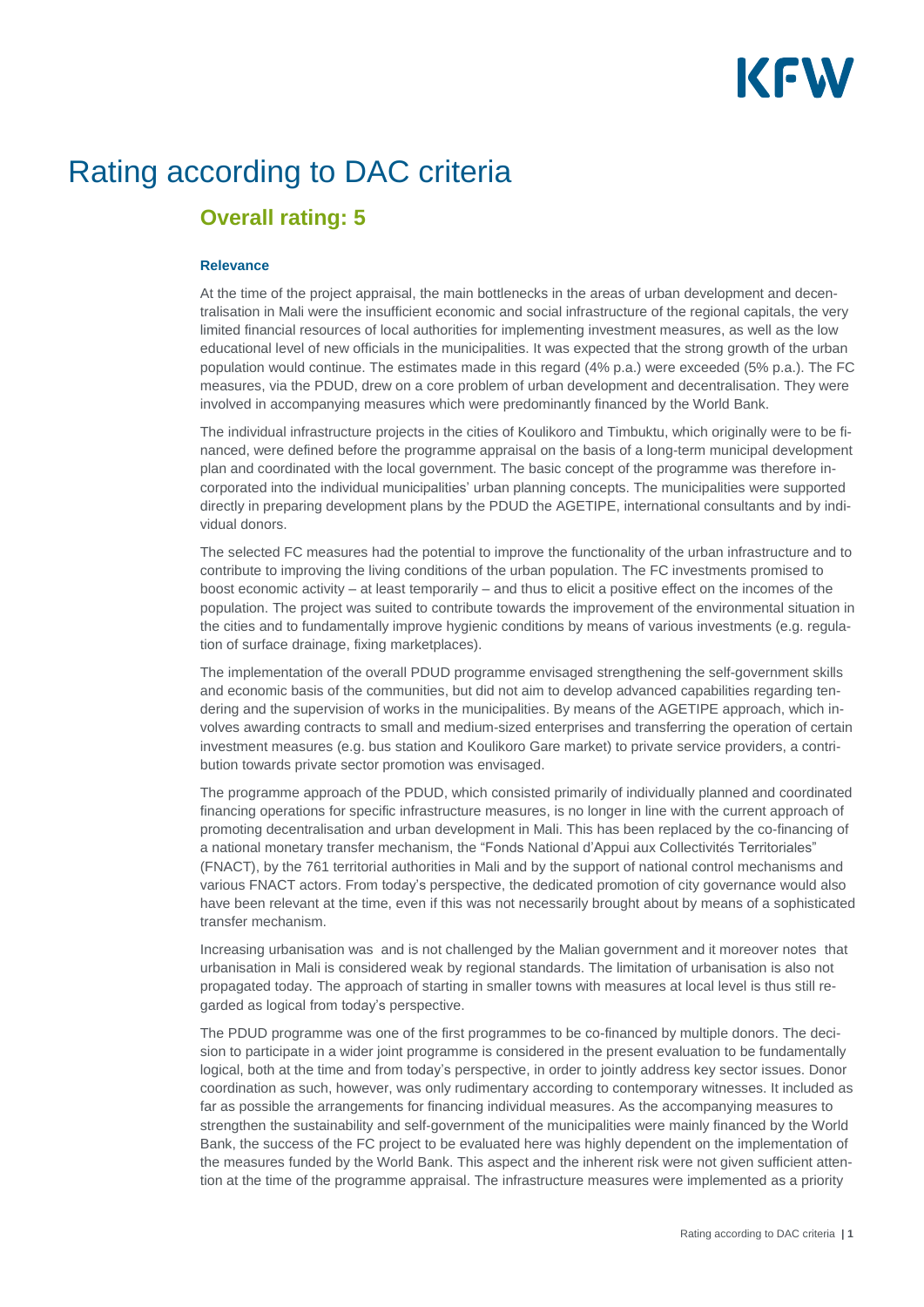in the course of preparations for the Africa Cup of Nations, which took place in Mali in 2002, while the accompanying measures and their policy implementation were neglected by the Malian authorities. According to the former coordinator of the PDUD, strategic donor communication and coordination in this regard could have had a greater impact.

From today's perspective, the project should have been preceded by a detailed conflict analysis, above all with respect to the locations in the north, Kidal and Timbuktu. However, the security crisis of 2012/2013 could not have been foreseen at the time of the programme appraisal, and furthermore could not have been influenced by the project. In today's context of conflict, greater emphasis would be placed on stabilising objectives. This does not mean, however, that the decentralised approach of the project would no longer be fruitful from today's perspective. At local level, and in Koulikoro, a more sensitive approach to the "Tradition vs. Modern" area of conflict would have been appropriate.

**Relevance rating: 3**

#### **Effectiveness**

The programme objective of the FC project was the sustainable provision of social and economic infrastructure in selected regional cities. The programme objective is no longer considered appropriate from today's point of view, since an objective in the field of governance is lacking in addition to the objective of improved infrastructure. The alternative programme objective is now as follows: the goal of the FC programme was to strengthen the selected cities as development centres through improved governance and the sustainable use of the infrastructure provided. An additional, stabilising objective that reflects the fragile context would be appropriate for similar projects nowadays. Since the conflict in the north of the country only began to escalate towards the end of the programme, the objectives were not expanded explicitly in terms of fragility. The attainment of the programme objectives can be summarised as follows:

| <b>Indicator</b>                                                                                                                                                                    | <b>Status PA,</b><br>target value       | <b>Ex post evaluation</b>                                                                                                                                                                                                                                                                                                                                                                                                                                                                                                                                                                                                                                                                             |
|-------------------------------------------------------------------------------------------------------------------------------------------------------------------------------------|-----------------------------------------|-------------------------------------------------------------------------------------------------------------------------------------------------------------------------------------------------------------------------------------------------------------------------------------------------------------------------------------------------------------------------------------------------------------------------------------------------------------------------------------------------------------------------------------------------------------------------------------------------------------------------------------------------------------------------------------------------------|
| Infrastructure:<br>75% of the financed infra-<br>structure is properly oper-<br>ated, used and main-<br>tained.                                                                     | Status PA<br>0%<br>Target value:<br>75% | Only partially achieved.<br>Due to the multiplicity of measures, an individual<br>assessment was carried out:<br>In Koulikoro, the "Gare" market and the urban<br>roads, sewers, pavements and walkways con-<br>structed are well operated and used, but are rarely<br>maintained.<br>The "Ba" market is not operated, used or main-<br>tained.<br>The bus station is operated, but is little used and<br>rarely maintained.<br>The inter-municipal road is operated and used, but<br>rarely maintained.<br>In Timbuktu, for the most part there is no proper<br>use, operation or maintenance of the financed fa-<br>cilities. A substantial part of the infrastructure was<br>destroyed in 2012/13. |
| Governance:<br>It is not possible to define<br>indicators for measuring<br>governance effects ex<br>post in the present pro-<br>gramme. Only qualitative<br>statements can be made. |                                         | Important reform steps for implementing decen-<br>tralisation, which were planned as part of the<br>overall PDUD programme, were not realised. The<br>local revenues in the municipalities did not in-<br>crease. Structural effects were achieved only to a<br>limited extent.                                                                                                                                                                                                                                                                                                                                                                                                                       |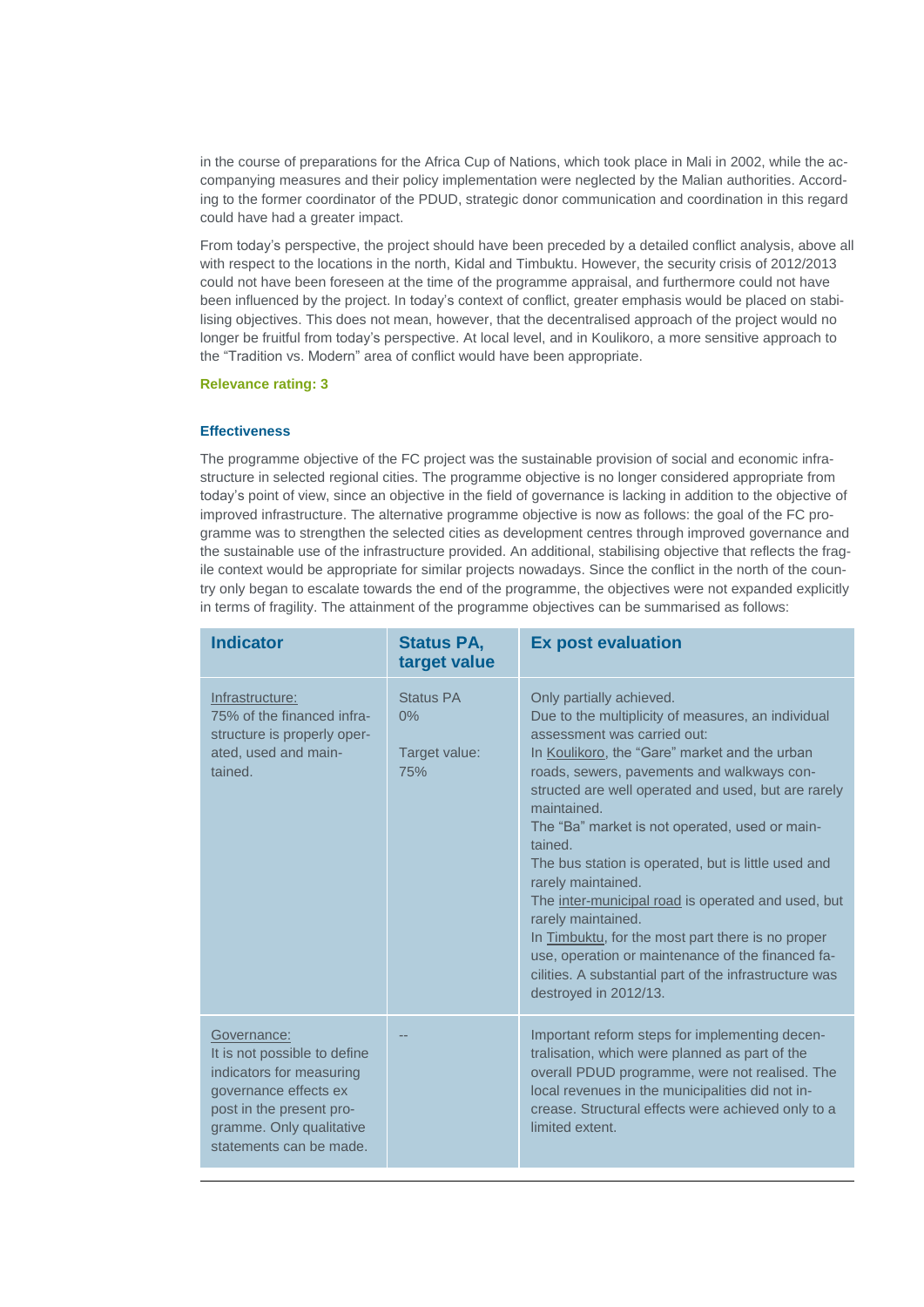The use of the financed infrastructure measures varies greatly:

#### Koulikoro

- The newly built Koulikoro Ba weekly market is one of the largest and most expensive objects of the project. It was handed over to the municipality in 2002, but has not yet been put into operation.
- The renovated and expanded Koulikoro Gare market is fully operational and has since been expanded again at the expense of the users.
- The bus station is almost empty, with no major bus lines running through it. Most minibuses and taxis stop illegally in the city. Half of the boutiques are rented or in use.
- The urban roads, sewers, pavements and walkways constructed are well used.

#### Road running between Banconi, Dialakorodji and Safo

- The inter-municipal road between Banconi and Safo including the bridges and the partially landscaped drainage system plays a considerable role in facilitating transport between municipalities. The road is used by all kinds of vehicles, including heavy goods vehicles, for which the road was not structurally designed. In particular, this misuse and overuse results in increased dust levels. Those living in the surrounding area have reported an increase in lung diseases. There are still unanswered questions with regard to compensation demanded by residents in relation to the spatial extension of the original road onto their properties, which will be discussed further.
- Thanks to the improved transport links, the village of Dialakorodji has recently been electrified.
- The two wells financed along the inter-municipal road meet the needs of users.

#### Timbuktu

Much of the infrastructure financed in Timbuktu is inaccessible or was partially or completely destroyed or stolen during the 2012/13 security crisis. Other facilities have silted up. Use of the financed facilities is only partially guaranteed.

There are no aggregated traffic counts or credible estimates relating to use of the financed roads for either of the two locations with road works. Fixed user charges for the inter-municipal road have not been consistently enforced.

At the originally planned location of Kidal, the municipal administration was not installed until 2000. Since neither a municipal development plan nor a priority investment programme was created for the location in the years which followed, in 2004 KfW recommended that the funds earmarked for Kidal be reprogrammed by the BMZ. Inter-municipal cooperation gained importance from around 2005 onwards. To take this into account, it was decided that the remaining funds would be used to finance the renovation and extension of the first 13km of the inter-municipal road from Banconi to Safo. Work did not begin until 2010, however, due to teething problems (including the coordination of measures, technical planning, etc.).

The World Bank concluded their programme in 2005 with an 18-month delay, but already considered the result unsatisfactory by the end of 2005 as part of the final inspection (Implementation Completion Report) due to the failure to improve the income situation of the municipalities. Around 88% of the World Bank's initial budget was spent on the sub-measures, with at times considerable deviations from the plan. Following the PDUD, a sector analysis was performed in Mali (2007) and a World Bank-funded follow-up project drafted with the "Urban Infrastructure Development Programme" (2010). This is still being implemented.

Due to the only partly achieved infrastructure objectives and barely detectable governance objectives, the effectiveness is assessed as insufficient.

#### **Effectiveness rating: 5**

#### **Efficiency**

The implementation time of the FC project was 14.5 years, and was therefore well above the originally planned three years. The reasons for the delays are varied: The Koulikoro community had difficulties submitting acceptable profitability calculations for the bus station and the Koulikoro Ba market; there were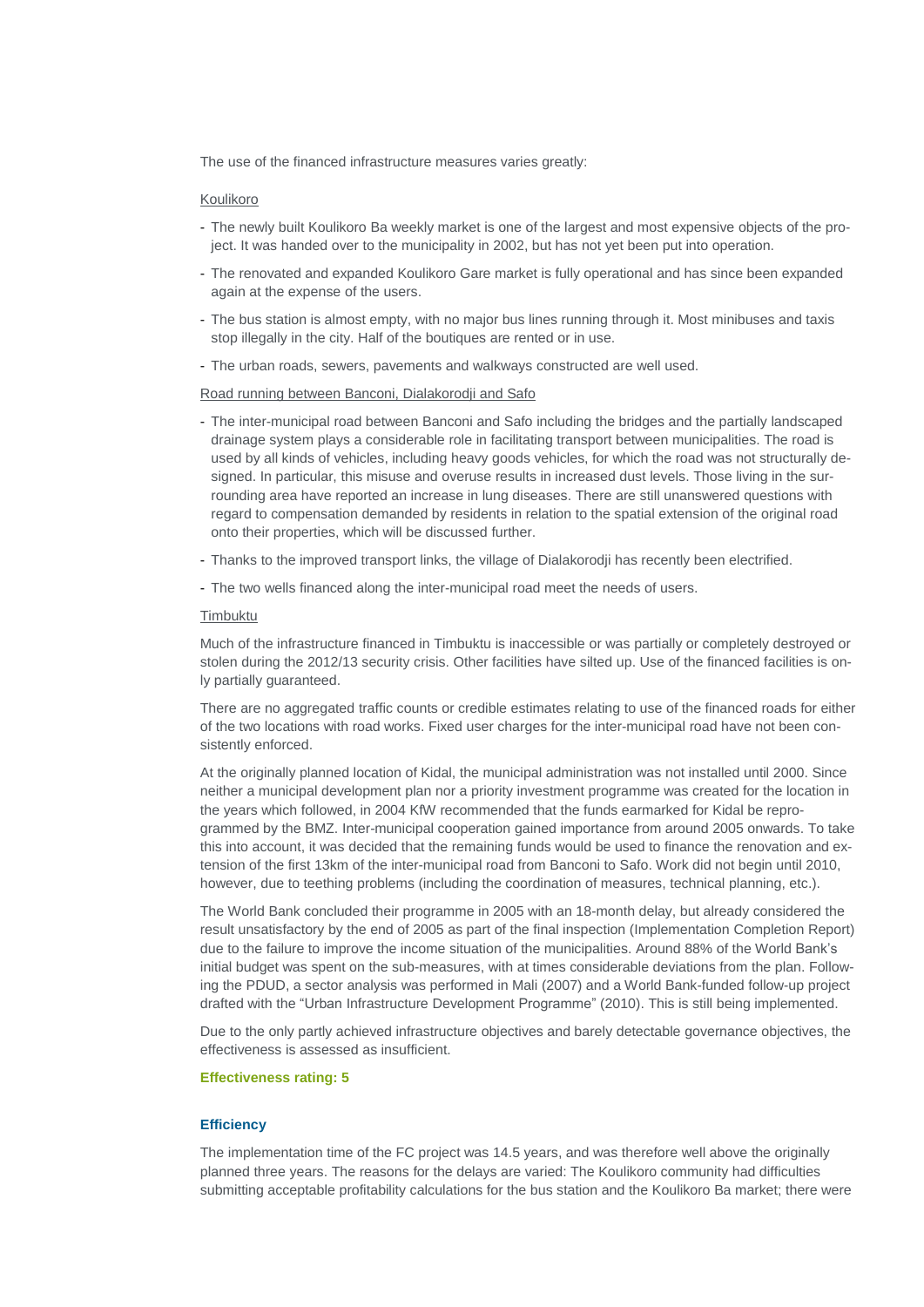similar problems with the individual measures in Timbuktu; there was a seven-year period between the programme start and the decision to withdraw Kidal from the programme; the coordination process between AGETIPE and the municipalities of Dialakorodji and Safo in relation to the inter-municipal road also took several years; tenders dragged on, and some companies had difficulties finishing the work due to a shortage of construction materials, etc., among other problems. The use of consulting services could possibly have shortened the programme period, nevertheless decision-making processes as a whole could have either been concluded at the programme start, or tracked consistently over the course of the programme. The World Bank, which originally planned a period of six years for their programme, now considers a seven to eight year period to be realistic for such programmes.

To take advantage of the funds from the PDUD or FC component, the cities had to provide monetary contributions earmarked to ensure maintenance and transfer it to an AGETIPE account.

While an alternative programme approach would have focused on fewer locations in order to avoid the delays described above at the various sites due to the different stages of preparation of the individual measures, the question arises as to the absorption capacity of each city as well as the presentability of the financial profitability of further individual measures relating to urban infrastructure. In Mali, as described, there are still high deficits in the generation of public revenues and their development-oriented use.

AGETIPE's margin, which amounts to 5% of the investment costs, is in line with the provider's usual processing fee and is lower than international consulting costs. While AGETIPE did fulfil its tasks properly to some extent, it was only able to provide little added value in terms of the transfer of planning and technical skills to the cities and was unable to work to schedule. In some cases, the lack of distance from local conditions resulted (e.g. Koulikoro Ba market, the inter-municipal road) in inadequate analyses and poor communication of any difficulties.

Production efficiency is assessed as unsatisfactory overall. The specific costs of implementing the individual measures are considered appropriate, but the delays resulted in significantly increased expense both for the partners and for KfW.

As previously described, the deployed infrastructure is used to varying degrees of intensity and with varying degrees of care. Because of the abandonment of the costly Koulikoro Ba market, the low usage of the bus station at the same location, the overuse and resulting partial destruction of the inter-municipal road, the destruction and thefts of the infrastructure provided in Timbuktu as well as the insufficient revenues provided to the cities by the infrastructure measures, the consultant believes that the impact achieved is insufficient in terms of the costs incurred. The measures corresponded to the needs of users only to some extent. The allocation efficiency is therefore assessed as insufficient and tips the scales for the assessment of the project's efficiency.

#### **Efficiency rating: 5**

#### **Impact**

The ultimate objective of the project was to promote municipal self-government and to support balanced economic development in order to improve the economic and social situation of the urban population. Due to the complex interrelationships, no overall objective indicator was defined at the programme appraisal. The wording "balanced economic development" leaves a great deal of room for interpretation.

The revenues of the city of Koulikoro have declined in recent years. However, they could have been increased – or at least remained the same – with consistent valorisation of the financed infrastructure (e.g. enforcement of legislation regarding the use of the bus station and toilets and the levying of a user fee for these services). The situation is assumed to be similar in the municipalities of Safo and Banconi (intermunicipal road). No data is available regarding the revenues for the city of Timbuktu. Due to a lack of data and assignability, it is not possible to verify any potential improvements in municipal self-government. The design and a financial counterpart contribution were prerequisites for the financing of infrastructure measures; further accompanying measures on the part of the FC to promote municipal self-government were not envisaged. In principle, a decentralised approach is promising in the context of fragility, as is present in Mali today. However, no stabilising effects can be attributed to the project.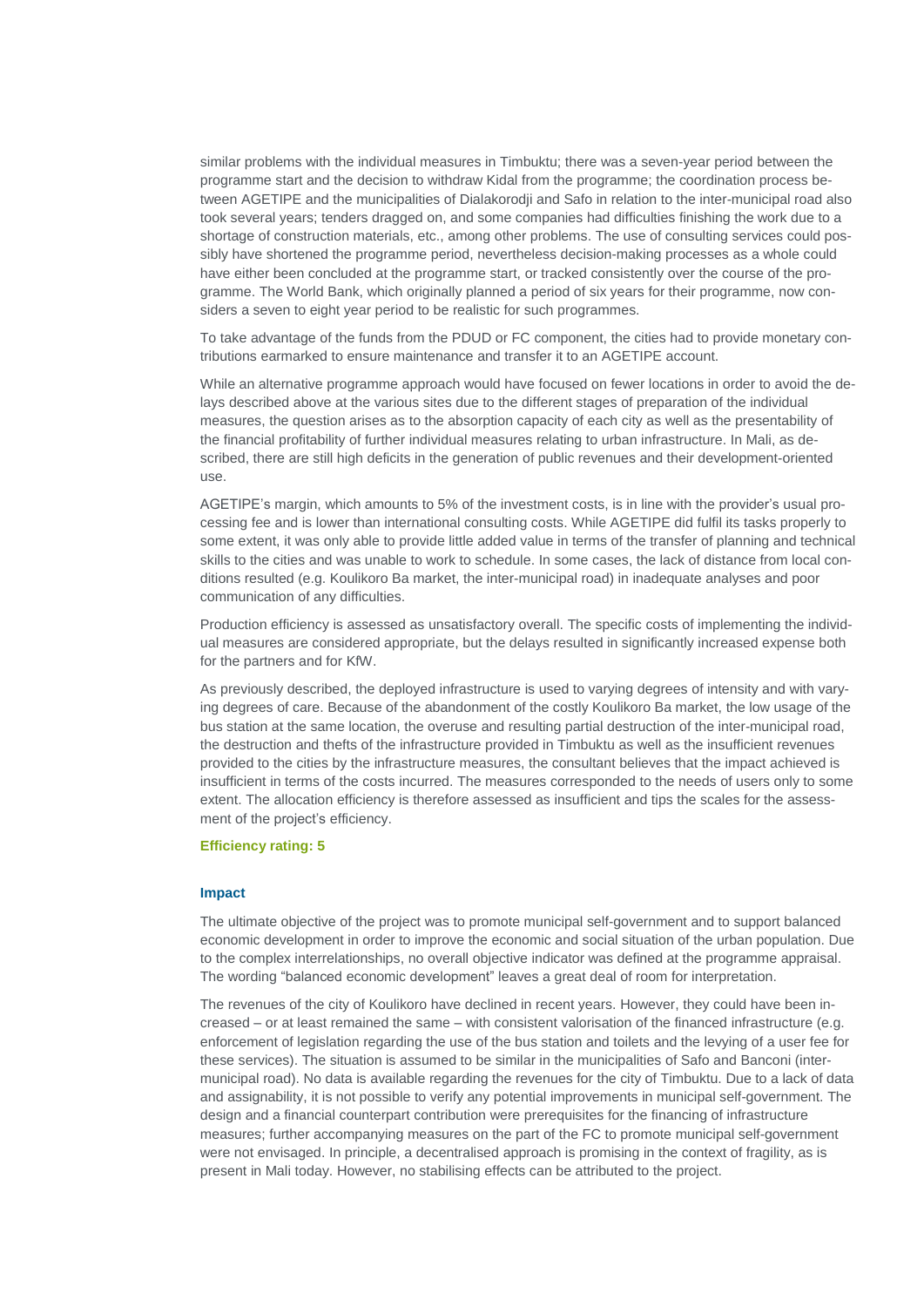As a result of the financed infrastructure, the social situation has improved in some respects (e.g. better links between the municipalities of Safo and Banconi, improved drainage of rainwater in Koulikoro and Timbuktu) and worsened in others (e.g. conflicting socio-cultural situations in relation to the Koulikoro Ba market and due to the unanswered questions regarding compensation for the inter-municipal road).

The inter-municipal road has produced both positive and negative unintended effects other than those described above. The improved cooperation between municipalities is particularly positive, especially in the case concerning the improved communication between a rural municipality and a more urban municipality. The cost and time savings for road users are also positive. The negative effects however (increased dust due to overuse by very heavy vehicles with reported adverse health consequences for residents, unanswered questions about compensation payments for residents) are deemed significant. There is no information regarding accidents on the stretch of road.

Structural effects were achieved only to a limited extent, with the exception of better links and cooperation between Banconi and Safo. The service provision of the municipalities has not improved appreciably or measurably. The municipal activities are assessed as efficient neither by the users nor by the consultant. In Koulikoro, doubts were raised about the fair allocation of the operating and service contracts for the Koulikoro Gare market and the bus station.

Local authorities and their officials had no practical experience with forms and the subject matter of decentralised, community self-governance before the start of the PDUD. Moreover, the appointment of AGETIPE as the principal promoted the ability of the municipalities to self-govern only to a limited extent. The World Bank evaluates the AGETIPE approach as positive, however, as it helped to complete the PDUD as a whole in preparation of the 2002 Africa Cup of Nations within a clearly structured time period, in particular as a result of the acceleration of infrastructure measures. As has since been shown in the implementation of the transfer mechanism FNACT, the territorial authorities do not have the necessary capacity in terms of planning, tendering, (construction) monitoring and processing to realise investments appropriately.

It has become clear that the FC, with a financing share of 2.5% in the PDUD, had only a very minor influence on the overall programme, and especially on the accompanying components to ensure financial sustainability. Added value from the FC could only be brought by means of the spatial extension of the PDUD. The dialogue which began between the donor agencies as a result of the joint programme (regarding contract award issues, for example) is generally seen as positive.

From the point of view of the former programme director and the World Bank, the PDUD allowed for important experience to be collated with regard to the implementation of decentralisation at the municipal level. Urban management capacities (including planning, budgeting, financial management and improvement of income generation, among other things) were not improved.

#### **Impact rating: 5**

#### **Sustainability**

In purely usage-based terms, the overall condition of the structures is good to acceptable, with the exception of the first six kilometres of the inter-municipal road and the facilities in Timbuktu. Regular maintenance and servicing of the infrastructure is not guaranteed, neither through the technicians employed by the municipalities nor by the supervision of the service providers responsible for cleaning, maintenance and servicing. The financial commitment of the cities eased significantly following completion of the project implementation. At none of the locations sufficient funds for maintaining and repairing the infrastructure were provided. Additional funds for repairs and maintenance were not provided by the municipalities, or were very small. Consistent enforcement of existing legislation (e.g. "redevance urbaine" – city tax, taxes, licences) would lead to improved financing of the municipalities.

The PDUD programme did not succeed in strengthening the municipalities´ capacities to implement the tasks allocated to them as part of the decentralisation process with any long-lasting effect. According to an EU-funded inspection mission, administrative processes, contract awards and infrastructure projects in Mali realised by the municipalities revealed significant shortcomings in approximately 75% of the cases.

#### **Sustainability rating: 4**